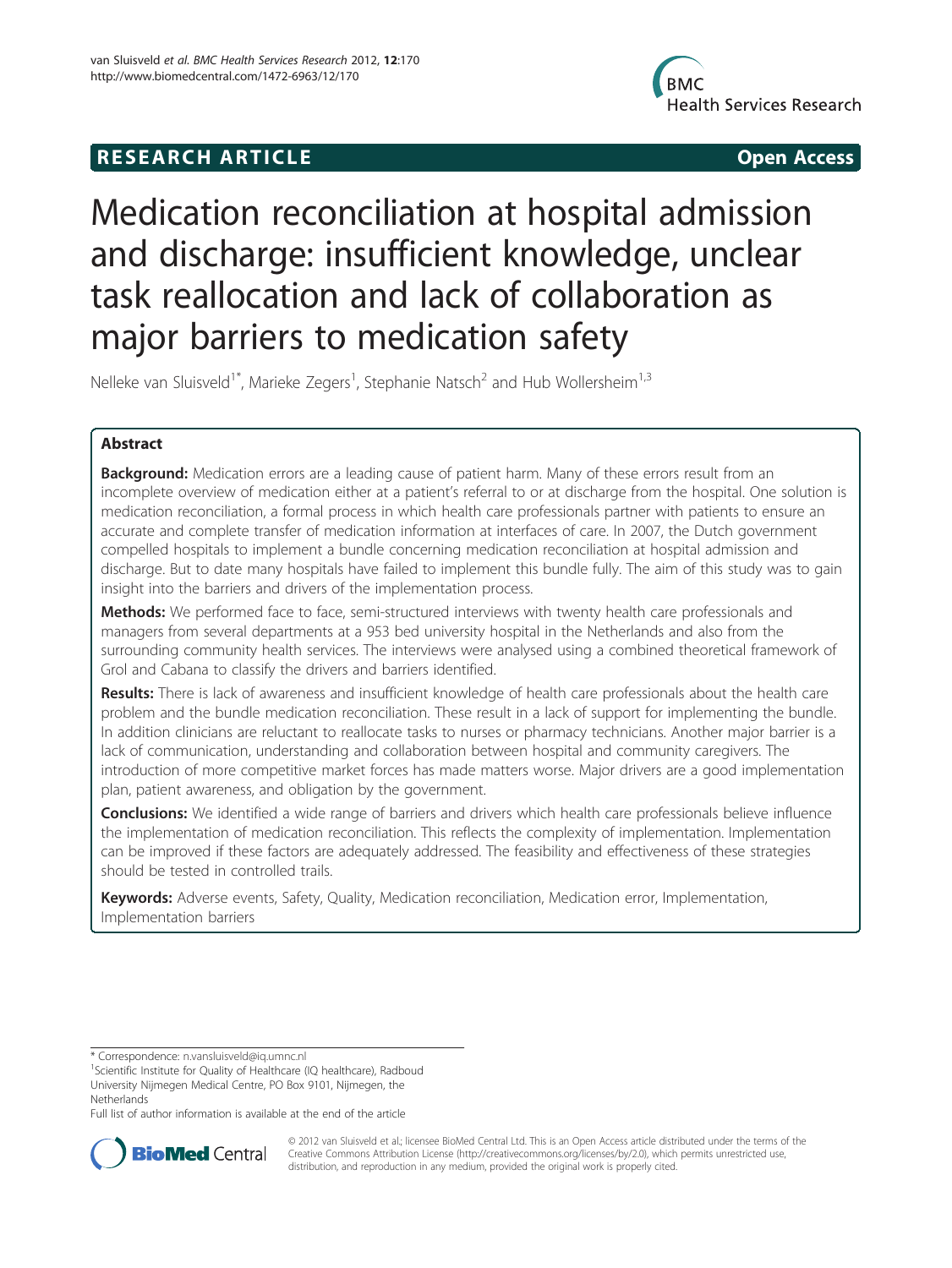## **Background**

Medication errors are one of the leading causes of patient harm in hospitals. In over half of the patients discrepancies were found between the medication patients were taking at home and the list of medications known to the hospital caregivers after intake [\[1](#page-10-0)-[4\]](#page-10-0). These discrepancies are caused mostly by incomplete medication history taking at admission or by an incomplete handover of medication information between the community and hospital caregivers. This results in an incomplete overview of medication and an interrupted, or incorrect, drug treatment [[5,6\]](#page-10-0). This subsequently may result in adverse drug events for patients, which could ultimately lead to life-threatening situations, avoidable treatments, re-admissions to hospital, and substantial costs [[7](#page-10-0)[-12\]](#page-11-0).

Medication reconciliation is the formal process in which health care professionals partner with patients to ensure an accurate and complete transfer of medication information at interfaces of care. It is an internationally accepted strategy to reduce medication errors at patient transfers [[1](#page-10-0),[12](#page-11-0)]. Medication reconciliation at admission involves a systematic process in order to obtain a complete and accurate list of a patient's current home medications. These include all prescription medications and over-the-counter drugs as well as herbals, vitamins, supplements, vaccines, parenteral nutrition, and blood derivatives. Medication information is gathered from different sources: the patient, his or her relatives, the medical hospital record, the patient's community pharmacy, the general practitioner (GP), and other community caregivers [\[12](#page-11-0)-[14\]](#page-11-0). Medication reconciliation at hospital discharge means that newly prescribed, continued, discontinued and modified medications as well as the reasons for those changes are communicated to pharmacists and other community caregivers. Moreover, patient counselling is used to inform the patient about his or her old and new medications, about any reasons for changing its duration, frequency, route, and dose, and about the time the medications should be taken [[13](#page-11-0),[14\]](#page-11-0).

Through medication reconciliation errors of inadvertent omission of medications needed at home, failure to restart home medication after discharge, duplication of therapy at discharge, errors associated with incorrect doses or timing, and adverse drug-drug or drug-disease interactions can be avoided [\[1](#page-10-0),[15](#page-11-0)]. Medication reconciliation intercepts a significant number of discrepancies. It decreases the rate of medication errors, reduces potential adverse drug events, and thus reduces work and re-work [\[16-19\]](#page-11-0). Medication reconciliation is an important theme in several national patient safety campaigns [[12](#page-11-0),[20-23\]](#page-11-0).

While the process seems straightforward, implementing medication reconciliation at hospital admission and discharge has proven to be very difficult. Studies in the U.S. showed that the medication reconciliation process of gathering, organising, and communicating medication information is complicated by several factors. Not least are the number of disciplines involved in the process: clinicians, nurses, hospital pharmacists, community pharmacists, community caregivers and patients themselves [\[24](#page-11-0)-[27\]](#page-11-0). Vague agreements or no agreements at all about the tasks of every person involved lead to inefficiencies and a failure to implement sufficiently [\[28](#page-11-0)].

A systematic insight into the factors that influence the implementation process is lacking. Therefore this study aims to gain insight into the barriers and drivers of this process. It adopts the perspective of the health care professionals and uses a theoretical framework derived from the field of implementation science. Comparable articles, all from the U.S., focus solely on organisational aspects and barriers to the patient. By adopting the theoretical framework, we will research a broader spectrum of factors influencing implementation, for example characteristics of the innovation, attitude of health care professionals and the economic, legal and political context. This insight could be used to optimise the medication reconciliation process at hospital admission and discharge with implementation strategies tailored to the barriers and drivers found.

# **Methods**

#### Setting

The study was performed in a 953 bed university hospital and the surrounding community. The Dutch health care system is mainly based on a competitive regulated market. The allocation of care and the price of individual treatments are determined by the market. The government uses a regulatory framework to achieve affordable health insurance and good quality of health care. Patient safety is a high priority for the government, hospitals and other health care professionals in the Netherlands.

## The Dutch bundle intervention for medication reconciliation

In 2007, a Patient Safety Programme was launched in Dutch hospitals, which included a bundle intervention concerning medication reconciliation at hospital admission and discharge [23]. In the following paragraph this bundle has been summarised.

Medication reconciliation on admission

- Collect information on the medication history from the community pharmacy
- Interview the patient by a trained professionala about medication use and history
- Create an up-to-date and complete list of the patient's current medications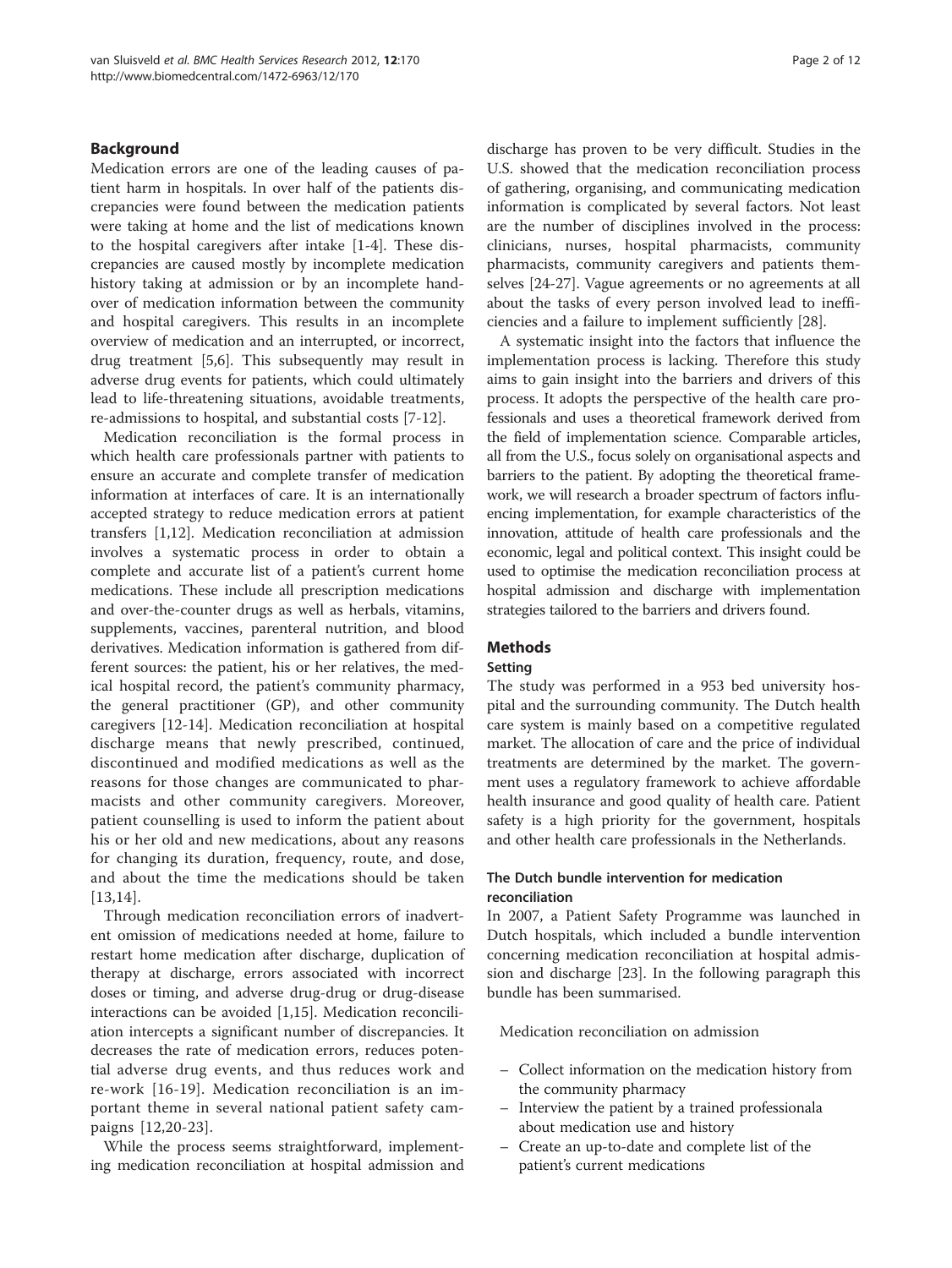Medication reconciliation on discharge

- Create an up-to-date medication list based on data from the hospital pharmacy, and the hospital's medical record
- Write the discharge prescription medication list authorised by the clinician responsible
- Undertake patient counselling by a trained professional (a pharmacist, pharmacist assistant, nurse, pharmaceutical consultant or a pharmacy practitioner) at discharge
- Ensure handover of an up-do-date medication list, discharge prescription, as well as information about medication which were discontinued and changed and the reason for this, to the community pharmacy, general practitioner and other health care organizations

The bundle has been developed by an expert group, including several types of medical specialists, nurses, pharmacists, and policy makers. In addition, several professional associations were involved, among others the association of general internists, nurses, cardiologists, paediatricians, hospitals, hospital pharmacists, and geriatrics. It was based on available international literature, guidelines, safety campaigns, and best clinical practices. Since 2011, medication reconciliation at hospital admission and discharge has been made compulsory by the government for every planned hospital admission and discharge. The implementation of the bundle is monitored by the Dutch Health Care Inspectorate using indicators, which are measured by the hospital themselves. Medication reconciliation is one of ten clinical innovations to be implemented within the Dutch Patient Safety management programme for hospitals.

The board of the hospital in this study assigned one professional (SN) to facilitate the implementation of medication reconciliation. The hospital pharmacy developed the protocol and forms. Individual departments, however, are responsible for implementing medication reconciliation themselves.

#### Study design

A qualitative research perspective was used for both a wide and a detailed exploration of the barriers and drivers to the implementation of medication reconciliation. We conducted face to face interviews from December 2010 to May 2011. We aimed, in particular, to investigate factors which influence the implementation process according to the individual perceptions of the persons involved. Formal ethical approval was, according to the Dutch law, not needed for this study.

#### Interview participants

To ensure maximum variation in participants and their perceived barriers and drivers the principles of 'purposeful sampling' were applied [[29](#page-11-0)]. In order to achieve a wide exploration of all factors influencing this implementation, we invited physicians, nurses, and hospital and community pharmacists who were involved in the implementation of medication reconciliation in their daily routine [\[30\]](#page-11-0). In addition we included a policy maker who advises health care professionals on quality and safety issues and a quality researcher who observed, on several wards, how physician and nurses carry out the different steps of the medication reconciliation process. Clinicians and nurses were invited from seven departments that were in the process of implementing medication reconciliation to a greater or lesser extent, including internal medicine, surgery, paediatrics, pulmonary diseases, orthopaedics, neurology, and cardiology. The number of interviews depended on reaching saturation that is when no new barriers or drivers had been identified.

# Data collection

The interviewees were informed about the study and its aim by email. At the beginning of the interview, the interviewees confirmed their willingness to participate and gave verbal informed consent. The interviews lasted around 50 minutes.

The interviews were semi-structured, containing open questions about specific themes based on the theoretical framework (see data analysis). This enabled the interviewees to talk freely, allowing them to elaborate their personal feelings about the barriers and drivers they experienced. After some introductory questions about the bundle and its implementation, three main questions were asked: 'According to your experiences, which factors bar the implementation of medication reconciliation at hospital admission and discharge?', 'Which factors drive the implementation?' and 'How could the implementation be improved?' Asking open-ended questions allowed the interviewees the freedom to elaborate on those factors that were perceived as most important. Subsequent questions were then asked in order to discuss the factors in more depth and to explore other factors from the theoretical framework (see data analysis).

#### Data analysis

The interviews were audio taped and transcribed verbatim. A thematic analysis was performed. The data were grouped into previously formulated themes and subthemes of a combined theoretical framework for barriers and drivers to implementation (Table [1\)](#page-3-0). The framework was based on 'the implementation model' of Grol and 'the framework for improvement' of Cabana for the classification of the barriers and drivers identified [\[31-33](#page-11-0)].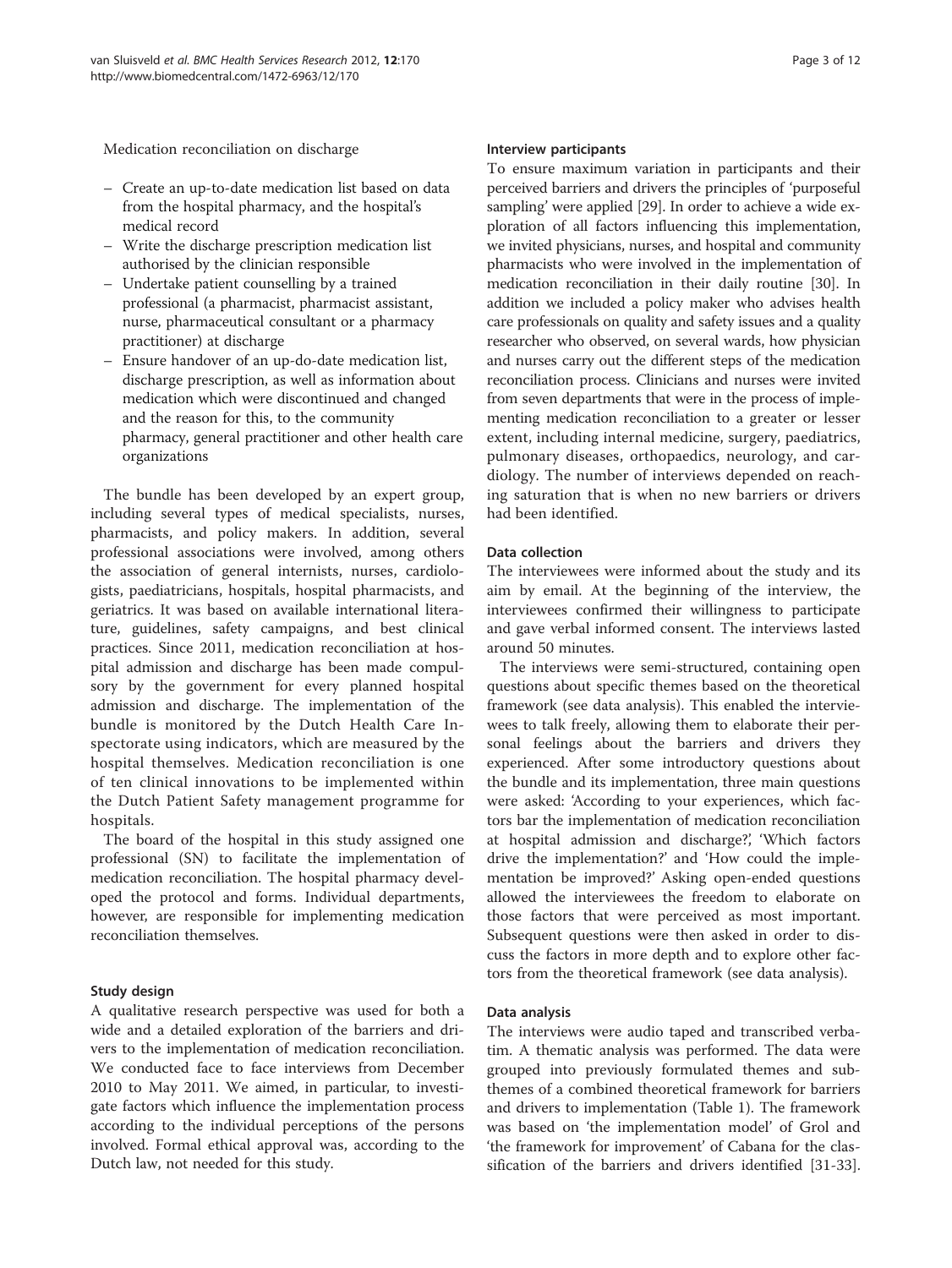#### <span id="page-3-0"></span>Table 1 Theoretical framework for classifying barriers and drivers, based on Grol and Cabana [\[26](#page-11-0)-[28\]](#page-11-0)

| Levels                         | <b>Sublevels</b>                                                                                                                                |
|--------------------------------|-------------------------------------------------------------------------------------------------------------------------------------------------|
| Innovation                     | Complexity, Compatibility, Credibility, Accessibility,<br>Amount of information, Feasibility, Attractiveness,<br>Advantage, Utility, Usefulness |
| Health care<br>professionals   | Cognition, Awareness, Attitude,<br>Motivation to change, Knowledge, Education                                                                   |
| Patients                       | Compliance, Polypharmacy,<br>Multiple co-morbidity, Knowledge,<br>Skills, Attitude                                                              |
| Social context                 | Culture of social network.<br>Opinion of colleagues, Leadership,<br>Collaboration, Social learning                                              |
| Organisation                   | Organisation of care processes,<br>Organisational structure, Time, Staff,<br>Capacities, Resources, ICT infrastructure                          |
| Fconomic context               | Financial support                                                                                                                               |
| Political and legal<br>context | Social developments, Political developments<br>and policies, Legal obligations and regulations                                                  |

According to this framework, the implementation of medication reconciliation can be hindered or facilitated by factors related to the innovation, health care professionals, patients, the organisation, and to the social, political, legal, and economic context.

Two researchers (NvS and MZ) analysed the transcripts independently using the framework. If a barrier or driver identified could not be placed within an existing subtheme, then a new subtheme was formulated. The discrepancies in classification between the two researchers were discussed until a consensus was reached. The software programme Atlas.ti 6.0 was used to facilitate the classifying process.

## Results

#### Description of participants

Twenty participants were invited for an interview: four clinicians, ten nurses, two hospital pharmacists, two community pharmacists, one policy maker, and one quality researcher. Sixty per cent was female. Of the 14 clinicians and nurses, four participants worked at the department of paediatrics, three in internal medicine, two in surgery, two in cardiology, one in pulmonary diseases, one in orthopaedics, and one in neurology. The results of the interviews are summarised in Table [2](#page-4-0). Below, the most prominent quotes from the interviewees and a summary of the findings of all the interviews are given.

#### Perceived barriers to the implementation of medication reconciliation Innovation

"We do not have rock hard evidence that this bundle will for example prevent death in a number of

patients. It is more like a common sense measure." – policy maker -

The motivation of professionals was influenced by the lack of evidence from randomised controlled trials of the effectiveness of the bundle medication reconciliation. Due to the rather thin evidence it was not possible for policy makers to impose one specific method of medication reconciliation. This caused uncertainty.

"My experience with this bundle is that it is pretty free. It provides a direction, but the rest should be filled in by the professionals themselves." – nurse -

The professionals stated that the bundle left a gap between the recommended care and how this level of care should be reached.

"Departments are not aware that they have to rearrange their way of working to make this change permanent." – policy maker -

Performing medication reconciliation is a complex and comprehensive task. Proper implementation requires both investment of resources and reorganisation of current care processes if its integration is going to be sustained in routine practice.

#### Health care professionals

"I think there was an investigation by the hospital pharmacy about medication errors. It showed that our department performed really well. So I think there was not much need to change." – nurse -

Some professionals were not convinced that medication reconciliation resulted in better care within their department. They did not recognise the care problem.

"We, nurses, do history taking in which we also ask patients about their medications. The physician also asks patients about their medications. A clinician does not blindly accept the information of an 'educated professional'. In all cases, the clinician makes sure the medication reconciliation is correct. So medications are discussed and noted twice." – nurse -

"The clinician is ultimately responsible, but a nurse could also perform this interview. The responsibility, qualification and competence to perform such a task does not need to be done by one professional only." – hospital pharmacist -

Clinicians do not want to reallocate certain tasks to other professionals. They prefer to carry out medication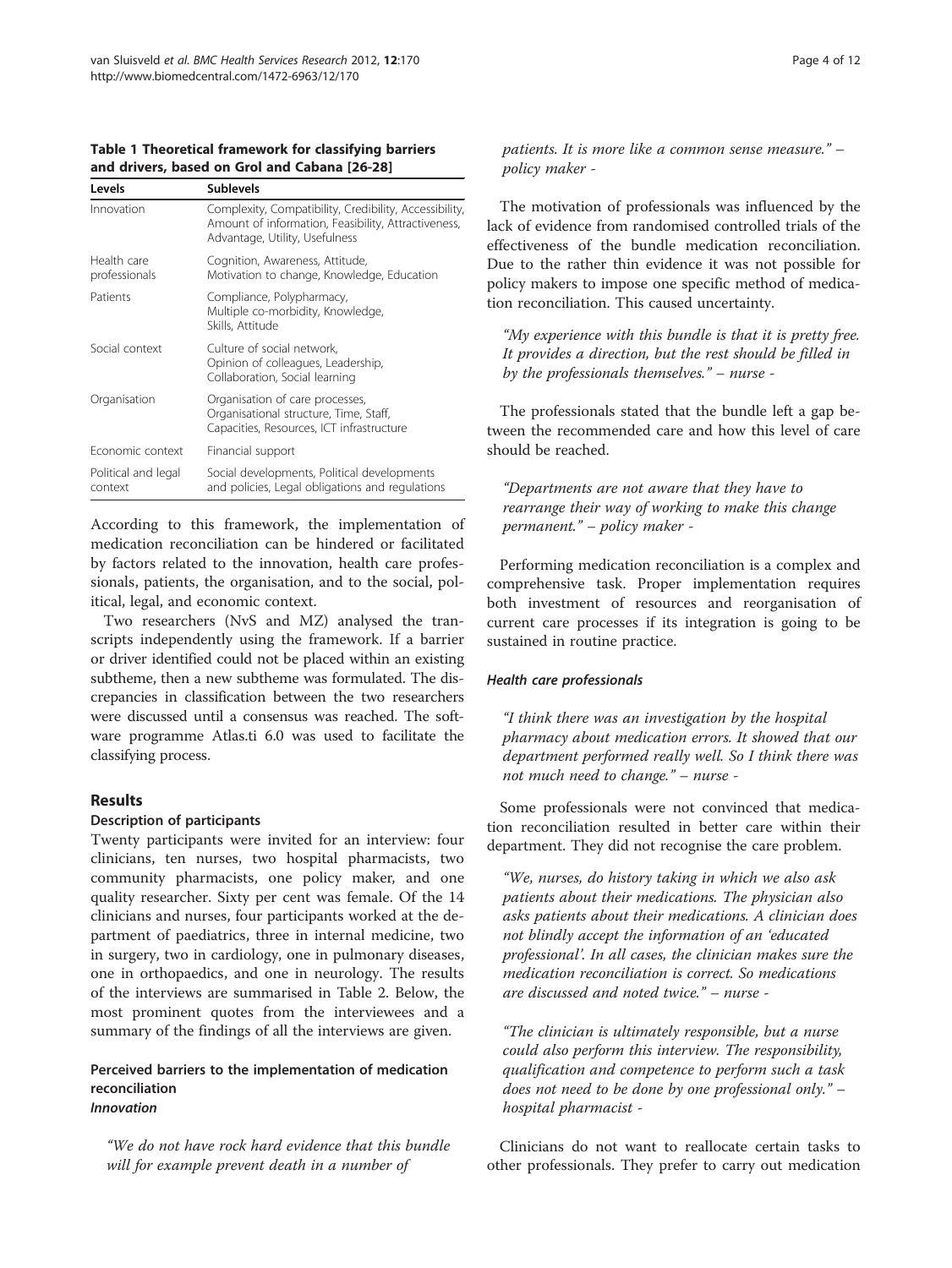| Levels                      | <b>Perceived Barriers</b>                                                                      | <b>Perceived Drivers</b>                                                                 |
|-----------------------------|------------------------------------------------------------------------------------------------|------------------------------------------------------------------------------------------|
| Innovation                  |                                                                                                |                                                                                          |
| <b>Usefulness</b>           | The bundle does not meet the wishes or needs of professionals                                  | Bundle creates more clarity about medication                                             |
| Complexity                  | Complex process, many professionals involved                                                   | Clear written manual and protocol of bundle                                              |
| Compatibility               |                                                                                                | Tailoring bundle to individual departments or specialities                               |
| Credibility                 | Lack of evidence of the effectiveness of the bundle                                            |                                                                                          |
| <b>Professionals</b>        |                                                                                                |                                                                                          |
| Knowledge                   | Insufficient knowledge of the health care problem, the bundle,                                 |                                                                                          |
|                             | benefits of innovation, best performance and generating feedback                               |                                                                                          |
|                             | Not convinced that innovation leads to better and more efficient care                          |                                                                                          |
| Cognition                   | Do not recognize the care problem                                                              |                                                                                          |
|                             | Physicians prefer to conduct medication reconciliation themselves                              |                                                                                          |
| Awareness                   | Resistance to the imposed way of working                                                       | Creating awareness of the health care<br>problem by process mapping                      |
| Attitude                    | Shifting responsibilities                                                                      | Quality and safety are seen as important                                                 |
|                             |                                                                                                | Involve all professionals,<br>including community caregivers                             |
| Patients                    |                                                                                                |                                                                                          |
| Knowledge                   | Limited knowledge of their medications                                                         | Encourage patient empowerment through education                                          |
| Awareness                   |                                                                                                | Increase the awareness and responsibility for, carrying<br>an up-to-date medication list |
| Attitude                    | Patient has other needs or priorities                                                          |                                                                                          |
| Social context              |                                                                                                |                                                                                          |
| Social learning             | Top down implementation results<br>in less involvement of departments and professionals        | Snowball effect of best practice                                                         |
| Collaboration               | No collaboration or arrangements between departments and<br>hospital and community caregivers  | Having a multidisciplinary project group<br>in charge of the implementation              |
|                             | Information from community pharmacies is not available during<br>out of office hours           | Regional collaboration and agreements                                                    |
| Leadership                  | No sanction for departments who do not implement the bundle                                    | The reinforcement and support of the bundle by<br>management                             |
|                             |                                                                                                | Good and clear leadership                                                                |
| Competition                 |                                                                                                | Competitive spirit between departments                                                   |
| Organisation                |                                                                                                |                                                                                          |
| Implementation<br>resources | Extra resources not being available for adhering to the bundle<br>and to measure indicators    | Adopting a phased approach to implementation                                             |
|                             |                                                                                                | Investing time, effort and resources                                                     |
|                             |                                                                                                | Having a detailed implementation plan                                                    |
|                             |                                                                                                | Clear and uniform forms and protocols                                                    |
| Chain of care               | Medication reconciliation not being implemented<br>at every transfer or in related departments |                                                                                          |
| Task reallocation           | No agreements regarding tasks and responsibilities                                             | Clear descriptions of roles, tasks and responsibilities                                  |
|                             |                                                                                                | Task reallocation to and more involvement of pharmacy<br>technicians                     |
| Staff                       | High turnover of personnel and interns                                                         | Protocol for new personnel                                                               |
| Feedback                    | Quality indicators are not measured, no feedback information available                         | Create an evaluation and feedback mechanism                                              |
|                             |                                                                                                | A central incident reporting system for both hospital<br>and community caregivers        |

#### <span id="page-4-0"></span>Table 2 Perceived barriers and drivers to the implementation of medication reconciliation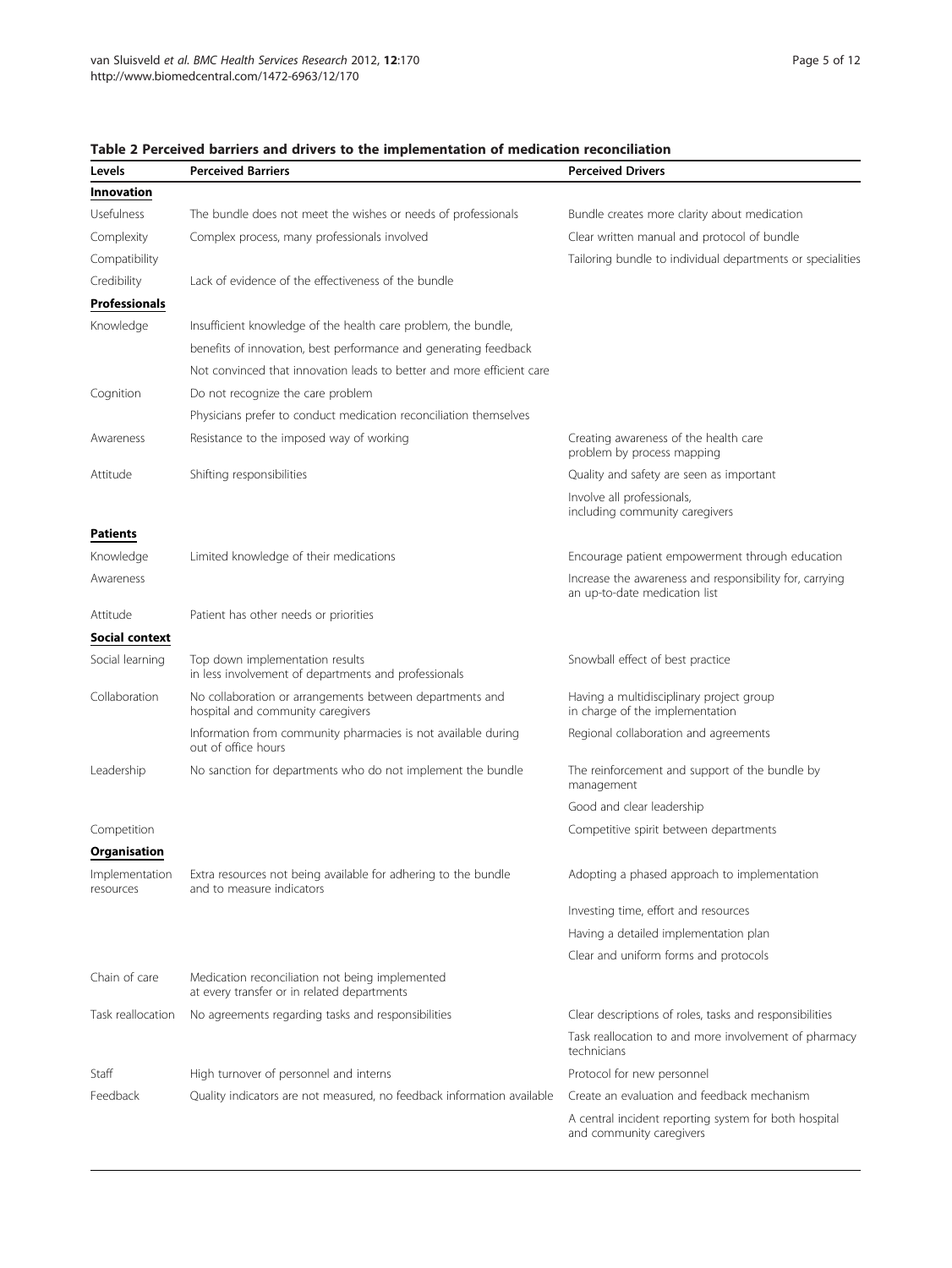| Table 2 Perceived barriers and drivers to the implementation of medication reconciliation (Continued) |  |
|-------------------------------------------------------------------------------------------------------|--|

| Feasibility | Simultaneous implementation of multiple safety interventions                       |                                                                                       |  |
|-------------|------------------------------------------------------------------------------------|---------------------------------------------------------------------------------------|--|
| ICT         |                                                                                    | Digital support for implementation,<br>measurement and feedback of quality indicators |  |
|             |                                                                                    | Regional or national electronic medication patient file                               |  |
|             | Economic, political and legal context                                              |                                                                                       |  |
| Economic    | Market forces result in competition for tasks and funding among care professionals |                                                                                       |  |
| Political   | Social pressure to save money                                                      | Patient safety is an important political subject                                      |  |
| Legal       | Uncertainty about patient privacy                                                  | Obligation by government                                                              |  |
|             | Undersigning the discharge medication list implies a legal                         | Reinforcement by the Health Care Inspectorate                                         |  |
|             | responsibility for all prescribed medication                                       |                                                                                       |  |

reconciliation themselves, because they believe that it should be the task of clinicians and because they are ultimately responsible for their patients' medications. Even if it has been decided on departmental level that a nurse or a pharmacy technician should perform the medication history taking, physicians would still ask the patient about his or her medication, because they do not entirely trust the results of others.

#### Patients

"Often, the patient does not want to wait for the counselling at discharge, he just wants to go home." – clinician -

Numerous patients have limited knowledge about their medication, which makes medication history taking more complicated. Moreover, most patients want to go home as soon as possible and therefore they give possibly less priority to being educated about their medications.

# Social context

"Departments all have their own way of working. We have to see how medication reconciliation can fit in. This leads to an obstacle, because if you let departments choose for themselves, each department will choose differently. Alignment should be improved, and the whole process should be standardised." – policy maker -

No, or unclear, agreements and a lack of collaboration about tasks and responsibilities exist between departments, between regional hospitals, and between hospital and community caregivers and especially, community pharmacists. An example of bad alignment is the fact that information from community pharmacists is not available for hospitals during evening hours and weekends.

"Departments have to report the progress towards implementation in quarterly meetings with the board. The hospital board does not, however, sanction departments." – policy maker -

There are no sanctions for departments who are not actually implementing the bundle. Professionals and departments do not receive feedback on bad performance and there are no sanctions to encourage professionals to improve bad performance.

#### **Organisation**

"We are changing existing structures, because we want physicians to act differently. This is fairly intensive. Furthermore, we cannot expect departments to implement ten safety themes at once." – policy maker -

Professionals report that they were overwhelmed with following care innovations which follow rapidly, one after the other. The Dutch Patient Safety Programme consists of ten themes, of which medication reconciliation is only one. There was no financial compensation for the time invested in carrying out the implementation, nor for the reorganisation of the care required or the measurement of quality of health care indicators to evaluate the implementation process.

"Error reports are mostly not about the discharge process, because we do not know what happens to the patient afterwards." – nurse -

Feedback about patient harm as a result of poor medication reconciliation at discharge was not provided to hospital caregivers, as they lose sight of the patients once they have been discharged.

"The tasks and responsibilities are unclear regarding interviewing the patient about his or her medication." – hospital pharmacist -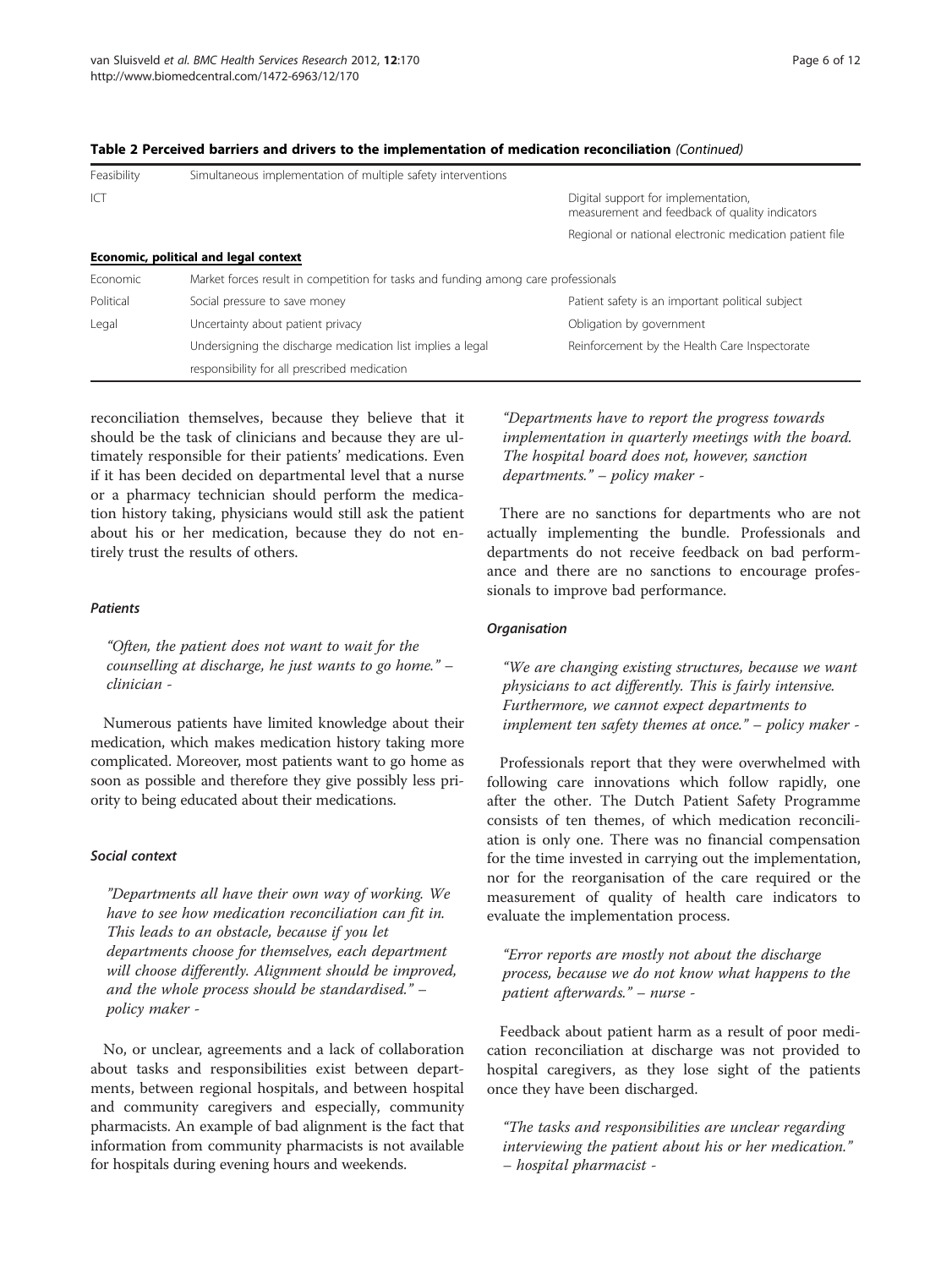The tasks, roles and responsibilities are not clearly defined among professionals. This leads to inefficiencies, because the same tasks are being performed twice or even more.

"It is important that medication reconciliation starts in the outpatient clinic. They should give the current medication list to the anaesthesiologist, and the anaesthesiologist should give the information to the department where the patient will be treated. Then, they will check if the medication list is correct. This is how it should happen." – nurse -

There are no agreements about when medication reconciliation should take place and the bundle is not yet implemented at every hospital department. If medication reconciliation is not performed at every transfer, the medication list at the point of discharge will be inaccurate.

#### Economic, political and legal context

"I am responsible for all medications, including those prescribed by other clinicians, simply because of this one signature on the discharge medication form." – clinician -

Uncertainties about legal accountability as well as privacy matters made health care professionals feel insecure.

"We are obliged to have each patient's permission. We will be reprimanded by the Health Care Inspectorate if we do not receive this permission." – community pharmacist -

"The opinion of some pharmacists about privacy is very overrated. Medication safety is more important. Up to now, if I ask a patient, they all agree to sending the medication list (to the hospital)." – community pharmacist -

Some community pharmacists did not send the medication list to hospital caregivers if they did not have explicit permission documented by the patient's signature. Others did not weigh privacy as high as the medication safety of the patient, and would therefore send the medication list to the hospital in case of emergency, with or without the signature of the patient.

"Community pharmacists may regard the hospital performing medication reconciliation as if they want to take tasks away from them. This could be an obstacle for optimal contact between the hospital and the community pharmacies. Pharmacies have been financially stripped in the last 2–3 years, and some are even making losses.

The medication review means income. Hospitals should allow these people to make a living, because their work is important." – community pharmacist -

An economic factor which influences the relationship between, and collaboration with, community and hospital pharmacists is the financial compensation for carrying out medication reconciliation. Pharmacists and insurance companies are debating whether it should be covered through insurance.

# Perceived drivers to the implementation of medication reconciliation Health care professionals

"If you organise it in a proper way then the patient receives the correct medication, there are no errors made and it is less work." – nurse -

Involvement of professionals with both a proactive attitude and an awareness of the importance of medication reconciliation will support the implementation of the bundle.

"Start the implementation by mapping out the process. This gives professionals insight into their performance; when are professionals performing medication reconciliation, which professionals perform it; and how much time is spent on it. This knowledge clarifies where to improve efficiency." – hospital pharmacist -

Process mapping will improve the awareness of professionals about the health care problem and will show the need for improvement to avoid inefficiencies in their daily practice. This will motivate professionals to adapt their routine to the bundle.

#### Patients

"For two years, we (community pharmacists) have been alerting patients to take a medication overview when they have to go to a hospital." – community pharmacist -

Some community pharmacists improve patients' awareness of medication safety as well as the patients' responsibility about their own care. They provide high risk patients with an up-to-date medication list and emphasise the importance of always carrying an up-to-date medication list with them.

### Social context

"We were one of the worst performing departments, but we want to be top performers again." – clinician -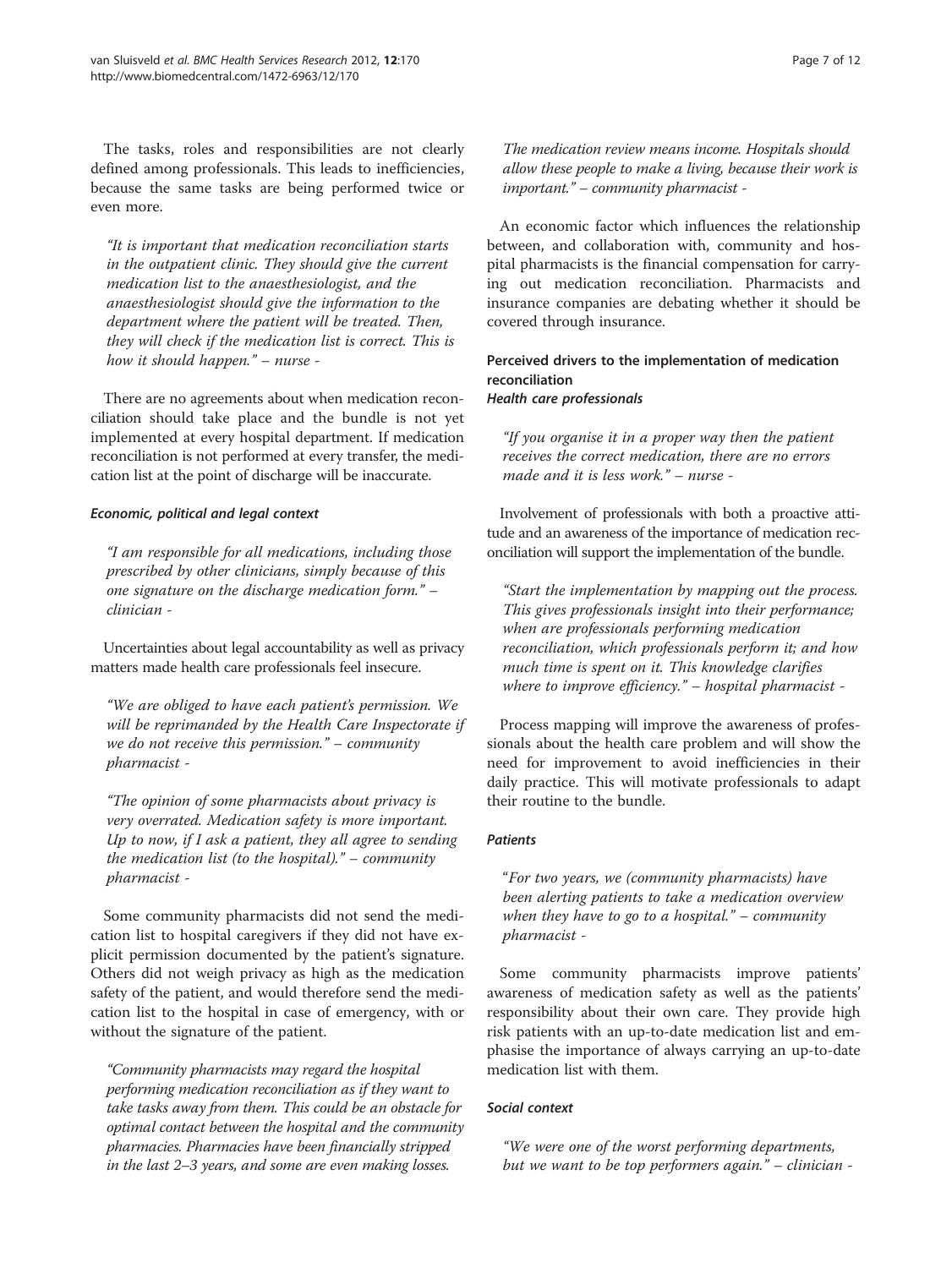In the social context of a hospital, professionals have a competitive spirit. If a department performs medication reconciliation more effectively, other departments are likely to change their way of work to be just as, or more, effective.

"People have to see that the innovation is supported by the leader. The hospital board showed leadership when they compelled all departments to implement the bundle." – policy maker -

Leadership is a driving factor. Leaders should be identifiable, present, approachable, enthusiastic, visible, and they should clearly endorse this care innovation. The reinforcement and support of the implementation of the bundle by the hospital board, head of departments and clinicians is important.

"The content is the responsibility of the implementation content leader, but the responsibility of the process lies with the departments themselves." – policy maker -

The hospital board assigned one person to translate the intervention into protocols, forms and an implementation guide. This was intended to facilitate the whole implementation process. However, the responsibility for the implementation of the bundle was directed to the head of the department that is the physician in charge. The hospital board believes that decentralising the responsibility and approach will support the implementation.

## **Organisation**

"I think, based on the costs-quality ratio, that hospital pharmacy technicians are best suited to perform medication reconciliation, compared to clinicians, nurses and hospital pharmacists, and they should be the link between clinician, patient and pharmacy." – community pharmacist -

Task reallocation is an important driver. Interviewees indicate that hospital pharmacy technicians should play a larger role in the medication history taking.

"A review should be done by the community pharmacy; a hospital pharmacy is not fit for such a task at all. The hospital pharmacy does not know the GP, and has no connections with him or her, which we do have. They cannot walk into the GP's office, which we can and do." - community pharmacist -

Community pharmacists can play an important role in medication reconciliation, because they have greater and closer contact with the patient. Moreover, they have better insight into the comorbidities and medication history of the patient and are in closer contact with GPs and other community caregivers.

"The implementation is an important phase. Making a good start is necessary for getting medication reconciliation embedded into the working process. We take on the implementation challenge with the whole department: nurses, physicians, etcetera, and discuss with each other how to implement it in this particular department." – hospital pharmacist -

An in-depth implementation plan, developed by a multidisciplinary team, is important and should include the following aspects according to the interviewees: an intervention tailored to local barriers; realistic objectives; clear leadership; and a clear start and end point of the project. Furthermore, a phased approach towards implementation was appreciated.

"Reports about medication errors should be given as feedback to professionals, otherwise people will return to their former way of working. But if they see that fewer medication errors are made, that will certainly motivate them to continue doing medication reconciliation. Another thing that should be given as feedback is whether or not medication reconciliation is performed correctly, so that we can learn from it - a kind of self-learning system." – clinician -

Evaluation and feedback through indicators drives the improvement of the implementation.

"In the evening, community pharmacies are closed. Insight into the electronic files of community pharmacists would help us enormously. Otherwise, clinicians have to prescribe without medication history." – nurse -

Several hospital and community caregivers said access to a reliable regional or nationwide electronic patient medication files for hospital and community caregivers would decrease the number of medication errors.

#### Economic, political and legal context

"I know we will not escape from the implementation and we will just have to do it, because it is a legal regulation." – clinician -

An important political driver is the fact that patient safety is high on the political agenda. Therefore, the Dutch Patient Safety Programme, including medication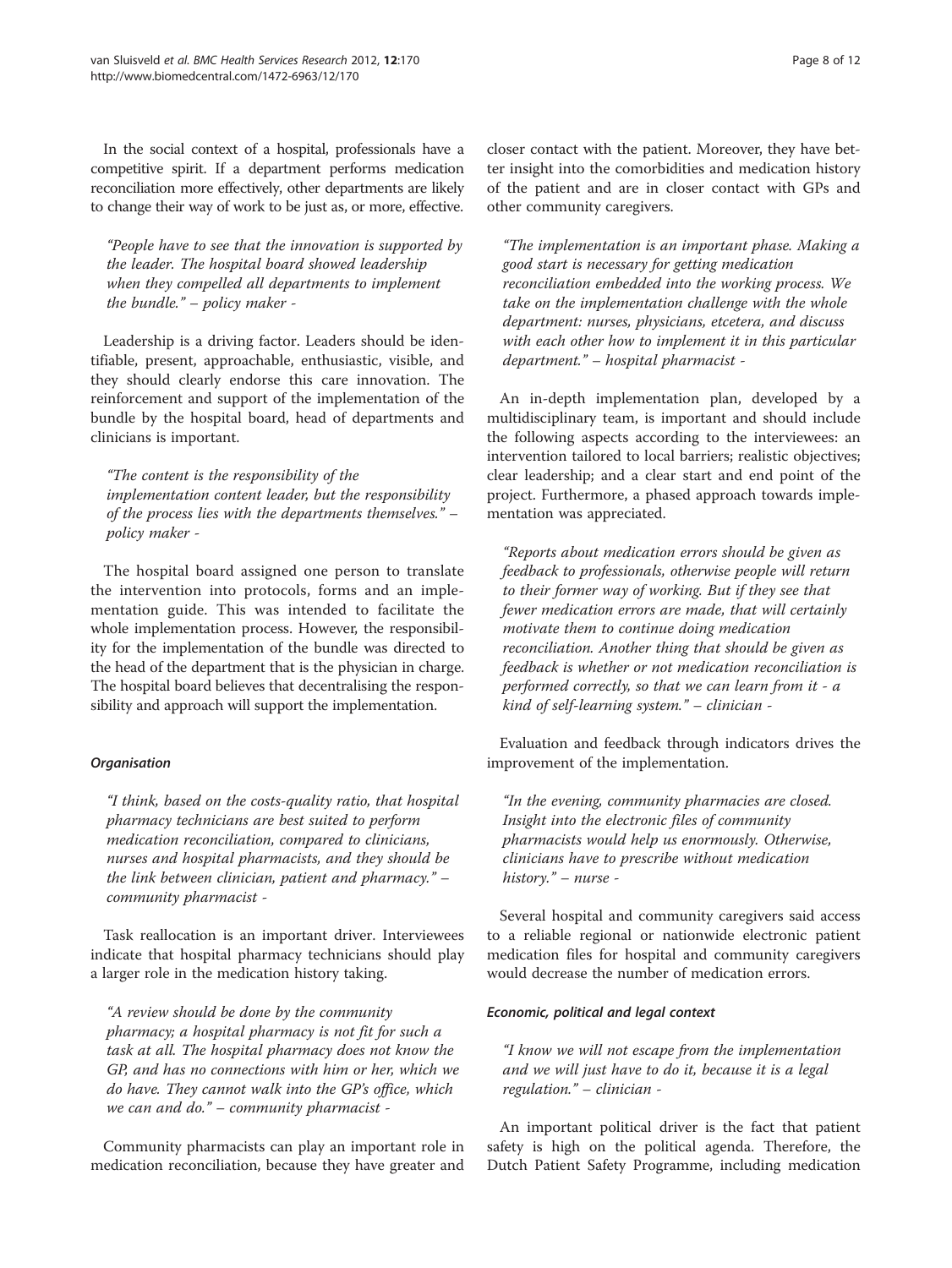reconciliation, has been made compulsory. The Health Care Inspectorate monitors if medication reconciliation is implemented in hospitals by using indicators.

## **Discussion**

Medication reconciliation is a method for reducing medication errors, patient harm and costs. In this study we showed that insufficient knowledge of care professionals, unclear task allocation, and a lack of collaboration within, and between, inpatient and outpatient settings are important barriers from the perspective of the health care professionals. On the other hand, health care professionals highlight drivers, such as a good implementation plan, patient empowerment, and obligation by the government, as benefiting the implementation. The barriers and drivers we identified can help to develop strategies for improving the implementation of medication reconciliation.

Our study found several barriers to the implementation of medication reconciliation. Firstly there was a lack of awareness as well as insufficient knowledge of health care professionals. Noticeable was the lack of awareness about the health care problem. Professionals do not know how many medication errors are made and the impact these can have on the wellbeing of the patient. Knowledge of the bundle and how best performance can be achieved was insufficient. Professionals did not recognise the positive impact that the bundle would have on their everyday care. It was not clear how quality indicators to evaluate the implementation of the bundle should be measured, registered or given as feedback to professionals.

Secondly the necessity of reallocation of tasks was not clear. Currently, there are no clear agreements about tasks and responsibilities, despite the fact that the bundle was released as early as January 2007. The bundle did not explicitly state who, where and when to perform the different parts of medication reconciliation. There were several opinions among professionals on how best performance should be reached within the process of medication reconciliation. Various studies conclude that medication history taking by pharmacists or pharmacy technicians results in fewer errors compared to history taking by clinicians [\[1](#page-10-0)[,16\]](#page-11-0). Despite this, clinicians, in particular clinicians from non-surgery specialities, were opposed to reallocating their tasks. Their unwillingness originates from their autonomous way of working. Clinicians feel they should undertake this task, not least because ultimately as a clinician they are legally responsible for the complete treatment of the patient. Professionals indicate that when tasks are performed by someone other than the person responsible, it will result in uncertainties. Often clinicians do not trust the medication list if a nurse, pharmacy technician or pharmacists has done the history taking. All this resulted in inefficiencies and in different ways of working in the various departments. This complicated medication reconciliation at hospital admission, at transfers within the hospital and on discharge.

The third barrier is the impact market competition has on communication, understanding and collaboration. The relationship between community and hospital caregivers has become worse since the introduction of market-based competition in the Dutch health care system. Community pharmacies are more reserved in communicating medication information to other pharmacies. This is because, in their opinion, this information could also be used to lure patients with multiple medications to those competing pharmacies. Pharmacies gain most of their income from those patients. Since many hospitals currently also include hospital pharmacies, community pharmacies are equally reserved in sharing medication information with those hospitals. The probability exists that in the future performing medication reconciliation will be reimbursed by insurance. But this too would not encourage the cooperation between community and hospital pharmacists. They both want to do the job, because it is profitable. A lack of communication, understanding and collaboration between hospital caregivers and community caregivers is an important barrier to the medication reconciliation process [[34,35\]](#page-11-0).

An important driver found in our study was obligation by the government. It is obligatory to perform medication reconciliation in every Dutch hospital. The attitude of professionals changed when they had no choice but to implement it into their work. The hospital management reinforced the obligation of the government by assigning responsibility for the implementation to departmental heads and installing a professional who facilitates the process. There were indicators formulated, as described in the method section, to monitor the implementation of the bundle. Up to now, however, departments who do not co-operate have not been sanctioned.

Secondly, several interviewees mentioned the importance of a planned phase of implementation. A multidisciplinary team should be involved from the start comprising all stakeholders in the implementation of medication reconciliation. In particular this should include community care professionals such as community pharmacists. This team should standardise the process of medication reconciliation through the development of protocols and forms, which include all the wishes and needs of the professionals involved. If the implementation phase is carefully planned, the process of medication reconciliation standardised and the environment in which the intervention is implemented taken into account, then it is more likely to succeed.

Thirdly, patient awareness should be improved. Professionals indicate that medication reconciliation is limited by poor health and medication literacy. That is that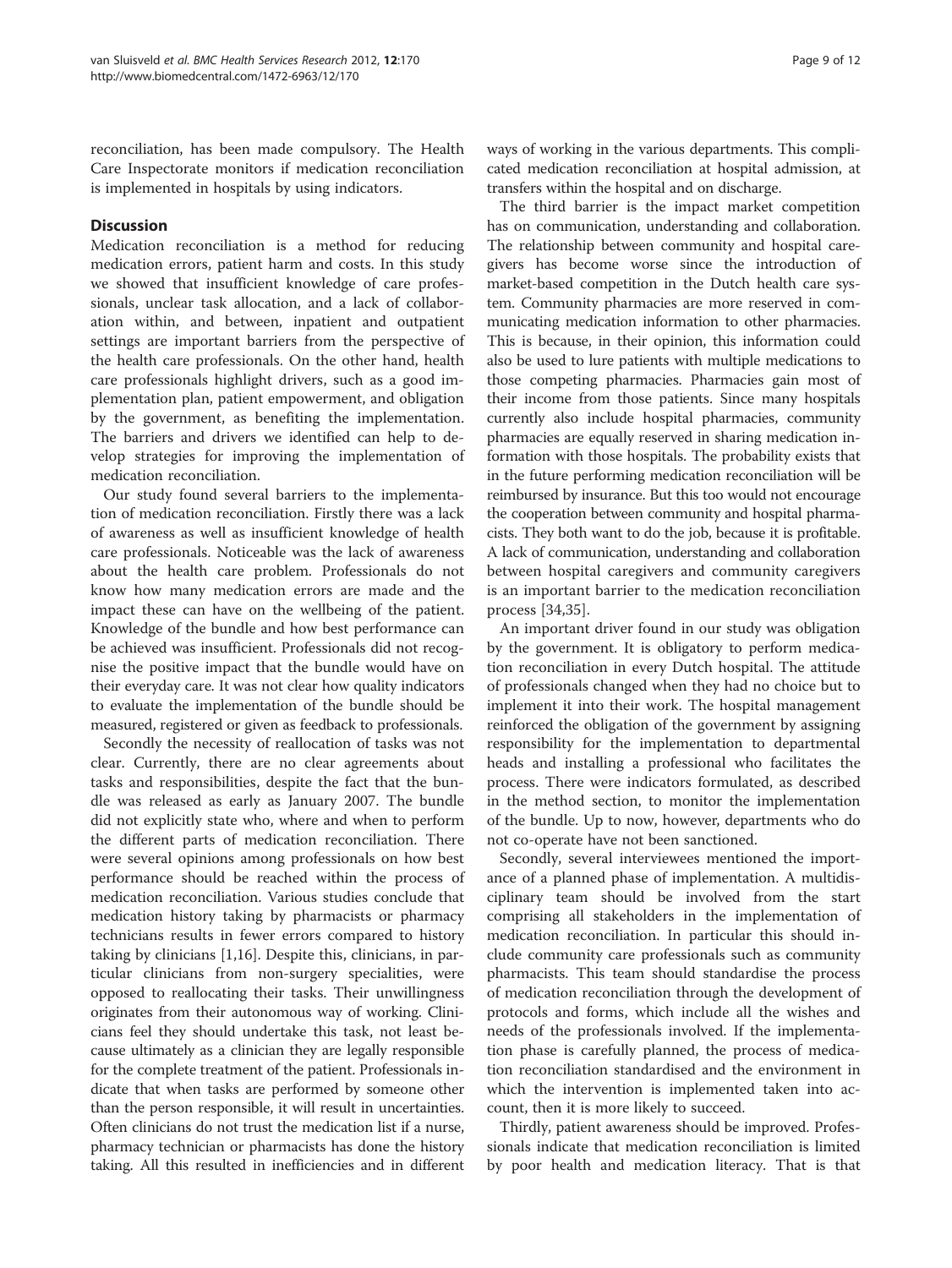patients are not aware of the medication reconciliation process and do not realise that theirs is an important task in this process. They are not aware of the importance of having a clear and up-to-date insight into their own medication.

The barriers and drivers found in this study are consistent with results of previous similar studies, all carried out in the U.S. [[24-27\]](#page-11-0). These studies also found that: it is crucial that all parties involved have clearly defined roles and responsibilities; that there is a lack of uniformity across hospitals; that pharmacists do not play a significant enough role in the medication reconciliation process; that information was fed back infrequently; and that patients have little knowledge of their medication. The important drivers mentioned include: phased implementation; a multidisciplinary approach where hospital and community caregivers generate a common vision; and collaboration between the involved stakeholders. Several barriers found in these studies, such as 'medication list not available', 'no access to outside records' and 'cumbersome hospital systems' could be overcome with a regional or national electronic patient medication file. Other research also focuses on electronic tools as driving the implementation of medication reconciliation [\[36\]](#page-11-0). The importance of patients in medication reconciliation is

Strategies can be drawn up to improve the implementation of medication reconciliation based on the barriers and drivers identified. These have been summarised in Table 3. These are found to influence implementation on different levels, for example on patient, professional, and organisational level. Therefore, to improve implementation a multifacitated and multitargeted strategy which intervenes on different levels should be considered. Some of the suggestions mentioned in Table 3 are discussed hereafter in more detail.

Professionals with more awareness of the importance of medication reconciliation are more likely to change their performance [\[38\]](#page-11-0). An analysis of the process of medication reconciliation gives insight into the current process of care and its inefficiencies. Collecting feedback about the implementation, and about the reduction in medication errors keeps professionals informed and engaged. A lack of clarity about tasks and responsibilities can be resolved with a clear written policy. Research into the effectiveness of task reallocation of the medication history taking to pharmacy technicians should be emphasised. They are most specialised in relation to their lower salary, probably leading to higher cost-effectiveness.

| Table 3 Suggestions for strategies based on barriers and drivers found |  |  |
|------------------------------------------------------------------------|--|--|
|                                                                        |  |  |

| <b>Barriers and drivers</b>                                      | Implementation strategy                                                                                                                         |  |  |
|------------------------------------------------------------------|-------------------------------------------------------------------------------------------------------------------------------------------------|--|--|
| A lack of awareness of benefits of bundle                        | Process mapping of the medication reconciliation process to get insight into inefficiencies                                                     |  |  |
| The bundle does not meet the wishes or<br>needs of professionals | Tailoring bundle to local barriers and needs of professionals                                                                                   |  |  |
| Compatibility                                                    | Use uniform and electronic forms between departments and between<br>inpatient and outpatient setting                                            |  |  |
| Insufficient knowledge of professionals                          | Inform, thoroughly, professionals about the medication reconciliation process                                                                   |  |  |
|                                                                  | Use a training and implementation toolbox, including tools for<br>transferring knowledge and forms for generating feedback                      |  |  |
|                                                                  | Generate feedback about professionals' performance with quality indicators                                                                      |  |  |
| Feedback                                                         | Use a central database for medication errors occurring in inpatient and<br>outpatient settings to generate feedback                             |  |  |
| Collaboration between hospital and<br>community caregivers       | Adopt a multidisciplinary team approach including hospital and community<br>caregivers generating a common purpose                              |  |  |
| Limited knowledge of patient                                     | Encourage patient empowerment through medication education                                                                                      |  |  |
| Competitive spirit                                               | Facilitate competition by publishing and comparing the performance of departments                                                               |  |  |
| Extra resources to measure indicators                            | Integrate the measurement of indicators with existing ICT tools                                                                                 |  |  |
| Unavailable information from community pharmacies                | Adopt a regional or national electronic medication patient file                                                                                 |  |  |
| during out of office hours                                       |                                                                                                                                                 |  |  |
| Task reallocation                                                | Reallocate tasks to those professionals who are best educated to perform<br>medication reconciliation                                           |  |  |
|                                                                  | Incorporate community pharmacists into the medication reconciliation process,<br>due to their knowledge of comorbidities and medication history |  |  |
| Multiple interventions at once                                   | Synthesise the implementation of different interventions when possible                                                                          |  |  |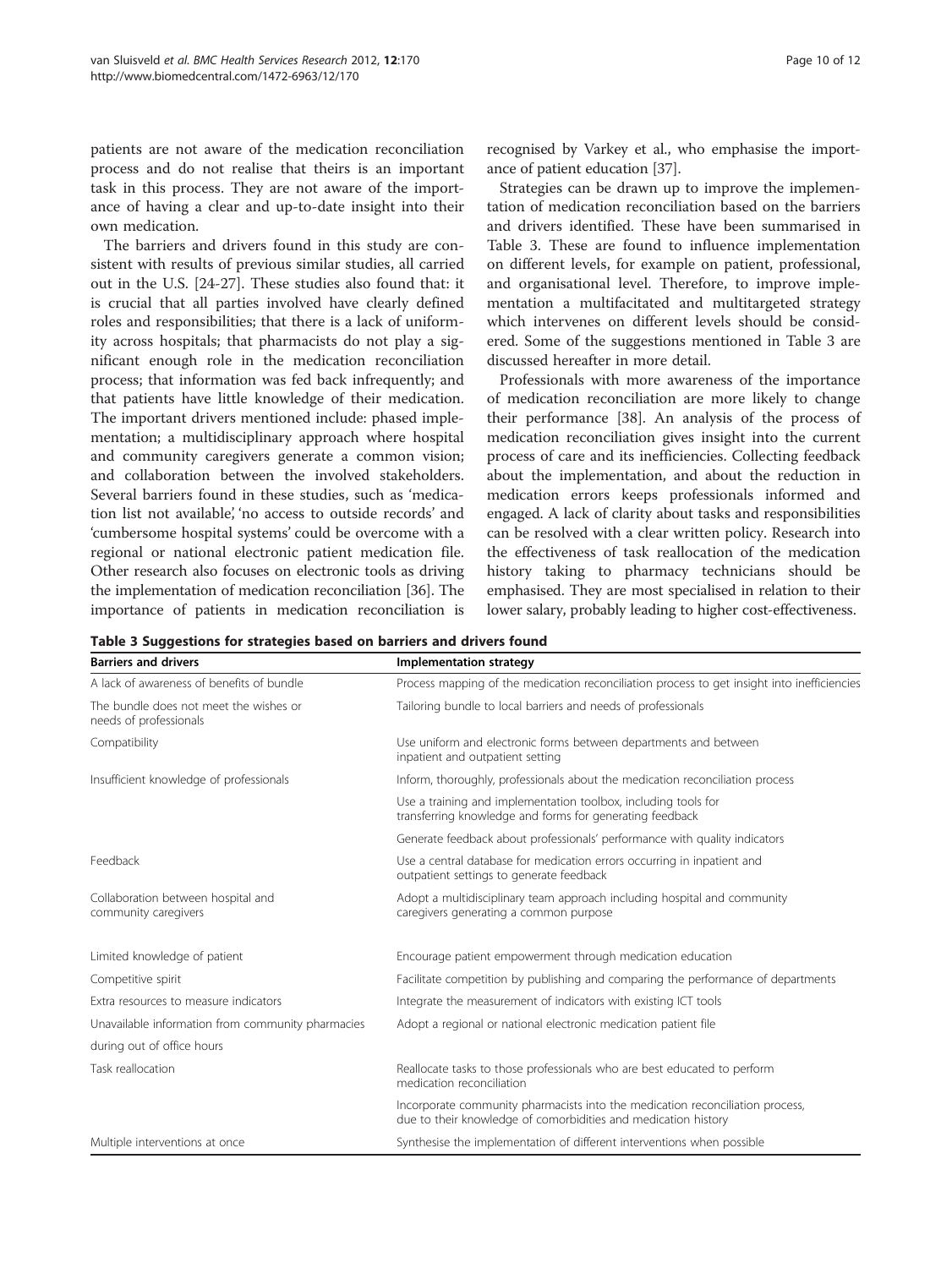<span id="page-10-0"></span>A lack of collaboration between the many health care professionals involved in medication reconciliation can be addressed by a partnership between hospital and community pharmacy providers. This is important to ensure uninterrupted communication both in the inpatient and outpatient settings [\[24\]](#page-11-0). Community pharmacies should be considered as a partner in medication reconciliation, especially with regard to high risk patients. Community pharmacies have frequent and direct contact with patients, resulting in a complete overview of patients' medication history and offers opportunities to educate patients.

Finally, in every aspect of care patient empowerment will become more and more important. Therefore it is essential to create awareness among patient of the importance of carrying an accurate and up-to-date list of medications. Patients should be encouraged to take their own responsibility. They want to be in control of their own care, and thus in control of their medication [\[24](#page-11-0)].

A methodological strength of this study is that we applied qualitative methods to explore, in-depth, all possible barriers and drivers. Interviews have proven to be a useful method of providing in-depth information on barriers and drivers with regard to implementation while at the same time exploring and understanding the motivations underlying behaviour [[39,40\]](#page-11-0). The interviews enabled us to identify the most relevant barriers and drivers perceived by the persons who were involved in undertaking the implementation of medication reconciliation. Our analysis of barriers provided detailed information for professionals or organisations, regionally or nationally, to develop multifaceted implementation strategies for improving the implementation process of medication reconciliation.

Even so, several limitations should be considered when interpreting our findings. The selection of interviewees from one hospital and the selection of a limited number of a different kind of health care professionals might raise questions about the generalisability of our findings. The results are, however, consistent with previous studies on this subject. A study including a larger sample in different types of hospitals could be performed to confirm our findings. Secondly, neither patients nor GP's were involved in this study, while medication reconciliation is a multi disciplinary process. Including the patients' and GP's perspective would have strengthened the findings of this study. Finally, the effectiveness, the cost-effectiveness and feasibility of the strategies suggested are unknown and have yet to be tested in welldesigned controlled evaluations.

## Conclusions

In conclusion, we identified a wide range of barriers and drivers perceived by health care professionals regarding the implementation of medication reconciliation. This reflects the complexity of implementation, which could be improved if these barriers are adequately addressed in implementation strategies. The feasibility and effectiveness of these strategies should be tested in controlled trails.

#### Competing interests

The authors declare that they have no competing interests.

#### Authors' contributions

MZ, SN and HW contributed to the study design and coordination. NS and MZ contributed to the collection and interpretation of the data and drafted the manuscript. NS analysed the data. SN and HW revised the manuscript critically for important intellectual content. All authors read and approved the final manuscript.

#### Acknowledgements

MZ has been supported by a research fellowship sponsored by ZonMw, The Netherlands Organisation for Health Research and Development. The authors wish to thank the interviewers (Anne van Litsenburg, Manon Rotink and Ilke van Berkum) for the data collection and all the interviewees for their participation.

#### Author details

<sup>1</sup>Scientific Institute for Quality of Healthcare (IQ healthcare), Radboud University Nijmegen Medical Centre, PO Box 9101, Nijmegen, the Netherlands. <sup>2</sup> Department of Clinical Pharmacy, Radboud University Nijmegen Medical Centre, PO Box 9101, Nijmegen, the Netherlands. <sup>3</sup>Scientific Centre Quality of Care, Catholic University Leuven, Kapucijnenvoer, B-3000, Leuven, Belgium.

#### Received: 15 December 2011 Accepted: 12 June 2012 Published: 21 June 2012

#### References

- 1. Campbell F, Karnon J, Czoski-Murray C, Jones R: A systematic review of the effectiveness and cost-effectiveness of interventions aimed at preventing medication error (medicines reconciliation) at hospital admission. Sheffield: University of Sheffield; 2007.
- 2. Cornish PL, Knowles SR, Marchesano R, Tam V, Shadowitz S, Juurlink DN, Etchells EE: Unintended medication discrepancies at the time of hospital admission. Arch Intern Med 2005, 165(4):424–429.
- 3. Vira T, Colquhoun M, Etchells E: Reconcilable differences: correcting medication errors at hospital admission and discharge. Qual Saf Health Care 2006, 15(2):122–126.
- 4. Lewis P, Dornan T, Taylor D, Tully MP, Wass V, Ashcroft DM: Prevalence, incidence and nature of prescribing errors in hospital inpatients: a systematic review. Drug Saf 2009, 32:379–389.
- 5. Lau HS, Florax C, Porsius AJ, de Boer A: The completeness of medication histories in hospital medical records of patients admitted to general internal medicine wards. Br J Clin Pharmacol 2000, 49(6):597–603.
- 6. Pippins J, Gandhi T, Hamann C, Ndumele CD, Labonville SA, Diedrichsen EK, Carty MG, Karson AS, Bhan I, Coley CM, Liang CL, Turchin A, McCarthy PC, Schnipper JL: Classifying and predicting errors of inpatient medication reconciliation. J Gen Intern Med 2008, 23(9):1414–1422.
- 7. Bates DW, Spell N, Cullen DJ, Burdick E, Laird N, Petersen LA, Small SD, Sweitzer BJ, Leape LL: The costs of adverse drug events in hospitalized patients. JAMA 1997, 277(4):307–311.
- 8. Hoonhout LHF, de Bruijne MC, Wagner C, Asscheman H, van der Wal G, van Tulder MW: Nature, occurrence and consequences of medication related adverse events during hospitalization: a retrospective chart review in the Netherlands. Drug Saf 2010, 33(10):853–864.
- 9. Forster AJ, Murff HJ, Peterson JF, Gandhi DJ, Bates DW: Adverse drug events occurring following hospital discharge. J Gen Intern Med 2005, 20(4):317–323.
- 10. de Vries EN, Ramrattan MA, Smorenburg SM, Gauma DJ, Boermeester MA: The incidence and nature of in-hospital adverse events: a systematic review. Qual Saf Health Care 2008, 17(3):216–223.
- 11. Kohn L, Corrigan J: Donaldson ME: To err is human. Washington: National Academy Press; 1999.